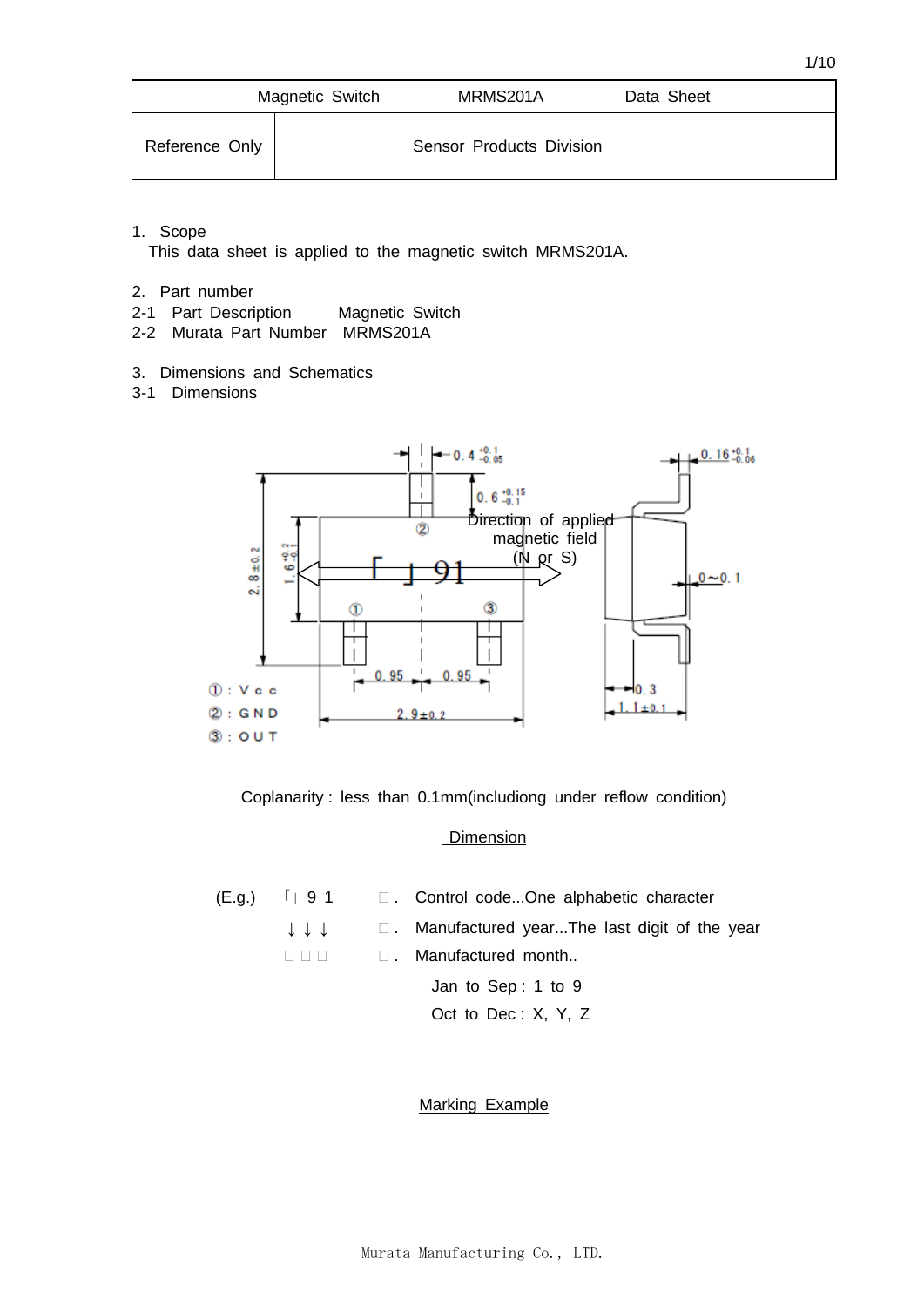

### Reference mount pad

3-2 Block wiring diagram



The intermittent switch circuit inside

3-3 Magnetic electric conversion characteristic

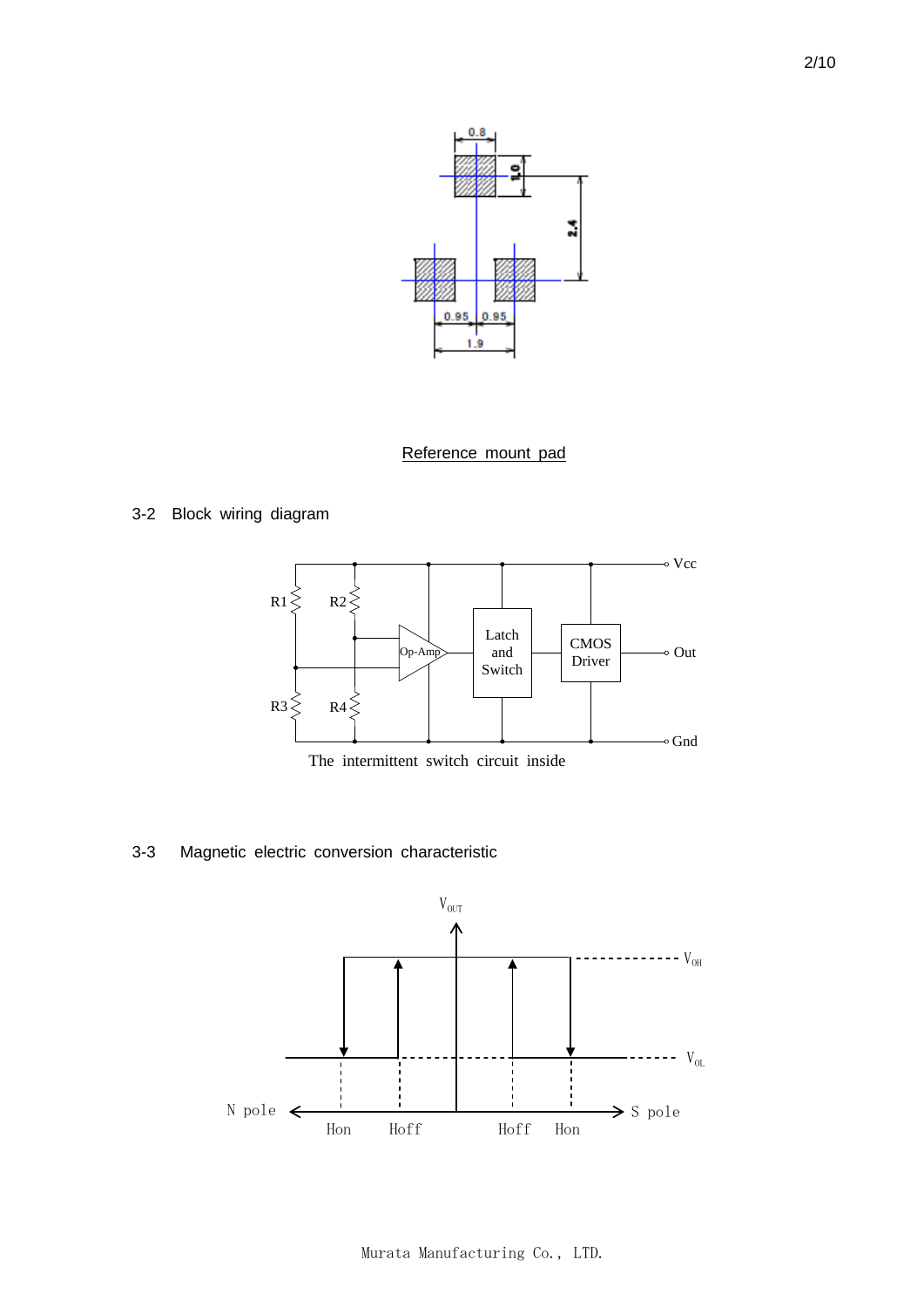

**Magnetic Field Applied Magnetic Field Released**

|  |  |  |  |  |  | 3-5 Electric Characteristics/ Absolute Maximum Rating (Ta=+25°C Vcc=3.0V) |  |
|--|--|--|--|--|--|---------------------------------------------------------------------------|--|
|--|--|--|--|--|--|---------------------------------------------------------------------------|--|

|                | Parameter                    | Symbol           | Conditions                 | Min.  | Typ. | Max.   | Unit        |
|----------------|------------------------------|------------------|----------------------------|-------|------|--------|-------------|
|                | Supply voltage               | $V_{cc}$         |                            | 1.6   | 3.0  | 3.5    | V           |
| $\overline{2}$ | Absolute max. supply voltage |                  |                            |       |      | 6.0    | $\vee$      |
| 3              | Current consumption          | $I_{\text{AVE}}$ | Average<br>$V_{cc} = 3.0V$ |       | 5    | 12     | uA          |
|                |                              | $H_{on}$         | $+25^{\circ}$ C            |       |      | 2.5    | mT          |
|                | Operating magnetic field     |                  | $-40 - +85$ °C             |       |      | 3.0    |             |
| 4              |                              | $H_{off}$        | $+25^{\circ}$ C            | 0.5   |      |        |             |
|                |                              |                  | $-40 - +85$ °C             | 0.2   |      |        |             |
| 5              | Hi level output              | $V_{OH}$         | $Iout = +2mA$              | 2.7   |      |        | $\vee$      |
| 6              | Lo level output              | $V_{OL}$         | $Iout = -2mA$              |       |      | 0.3    | V           |
| $\overline{7}$ | Operating temp. range        |                  |                            | $-40$ |      | $+85$  | $^{\circ}C$ |
| 8              | Storage temp. range          |                  |                            | $-40$ |      | $+125$ | $^{\circ}C$ |

NOTE1) Each specification is defined by testing above items individually.

NOTE2) When shifting the sensor output from H to L, please make sure the magnetic field applied to the sensor becomes higher than the above operating magnetic field (Hon) through your designing.

- NOTE3) When shifting the sensor output from L to H, please make sure the magnetic field applied to the sensor becomes lower than the above operating magnetic field (Hoff) through your designing.
- NOTE4) Sensitivity selection of this product is performed at Vcc=3.0V. Operating magnetic field can possibly change when applying the supply voltage other than 3.0V. Please consult with us for technical assistance when you consider the supply voltage other than 3.0V, as a special attention needs to be given in the design.

3-6 Packing information

| <b>U</b> U CONTIG THUITING |                |              |  |  |  |  |
|----------------------------|----------------|--------------|--|--|--|--|
| Form of packing            | Reel dimension | Pcs per reel |  |  |  |  |
| Tape & reel                | Φ180           | 3000pcs      |  |  |  |  |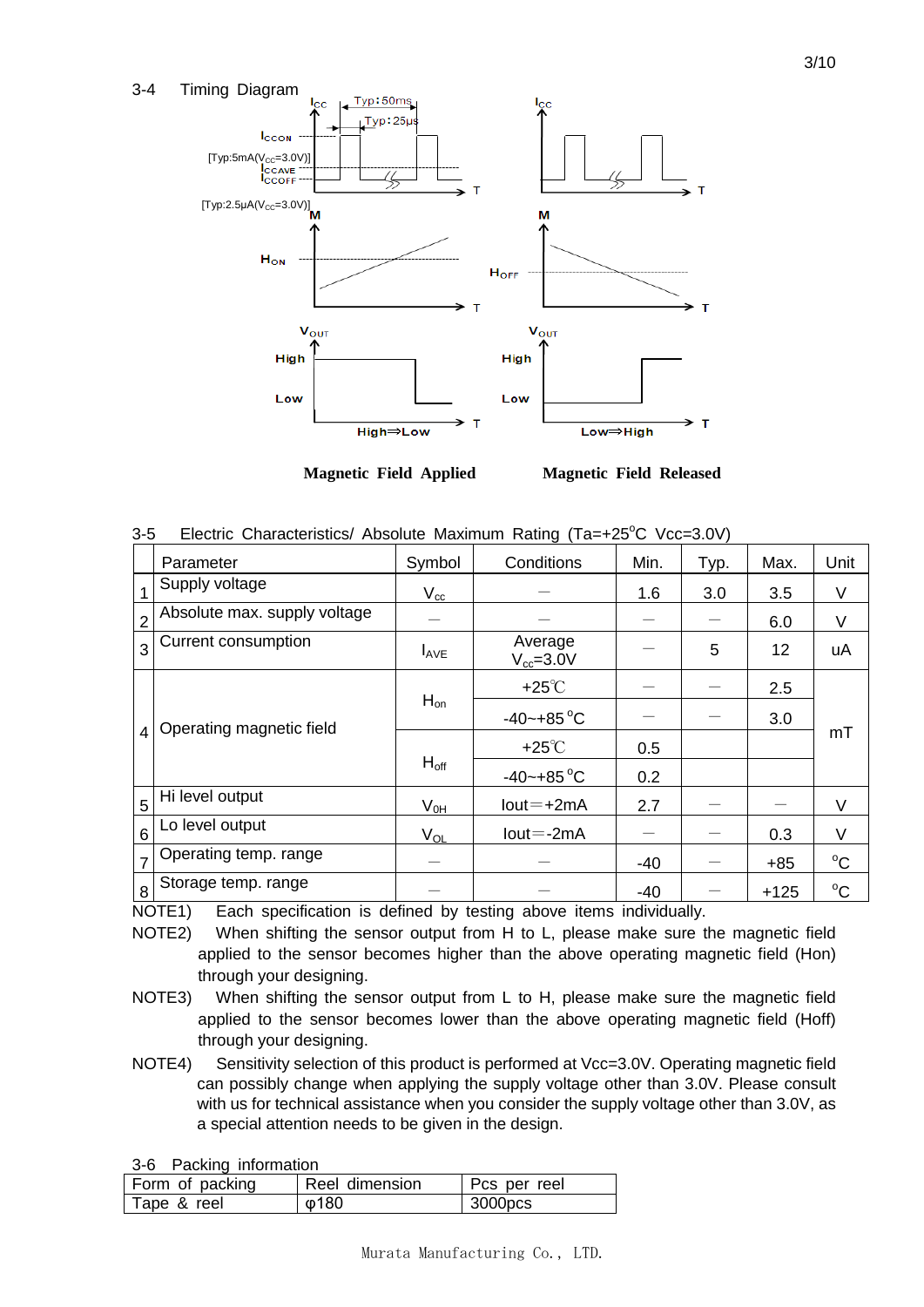## 3-7 Taping specifications

### 3-7-1 Taping dimensions



| Parameter         |          | Symbol | Size/<br>Angle                        | Parameter     |                  | Symbol | Size/<br>Angle   |
|-------------------|----------|--------|---------------------------------------|---------------|------------------|--------|------------------|
|                   | Length   | A      | $3.35+0.1$                            | Dist. Between | L direction      | G      | $2.0 \pm 0.05$   |
|                   | Width    | B      | $3.2 \pm 0.1$                         | center lines  | direction<br>W   | D      | $3.5 + 0.05$     |
| Pocket            | Depth    | $K_0$  | $1.4 \pm 0.1$                         | Cover tape    | Width            | W      | $5.5^{+0.3}$     |
|                   | Pitch    | F      | $4.0 \pm 0.1$                         |               | Width            | С      | $8.0 + 0.1$      |
|                   | Diameter | J      | $\phi$ 1.5 <sup>+0.1</sup><br>$-0.05$ | Carrier tape  | <b>Thickness</b> |        | $0.2 \pm 0.05$   |
| Feed hole         | Pitch    | н      | $4.0 \pm 0.1$                         |               | Depth            | K,     | $1.5 + 0.1$      |
|                   | Position | Е      | $1.75 + 0.1$                          |               |                  |        |                  |
| Overall thickness |          | Κ      | $1.55 + 0.1$                          | Device        | Tilt             | θ      | $30^{\circ}$ MAX |

## 3-7-2 Reel dimensions...EIAJ PRV08B compliant



|                      |                | Unit: mm               |
|----------------------|----------------|------------------------|
| <b>Item</b>          | Symbol         | Dim/Angle              |
| Diameter             | Α              | $\phi$ 178±2           |
| Dis. between flanges | W              | $9+0.5$                |
| Diameter             | в              | $\phi$ 60±1            |
| Hub slit position    | H <sub>0</sub> | $90^{\circ}$           |
| Spindle hole diam.   | C              | $\phi$ 13±0.5          |
| Key slit position    | $\theta$ 2     | $120^\circ$            |
| Marking              | flange         | Labeled on one side of |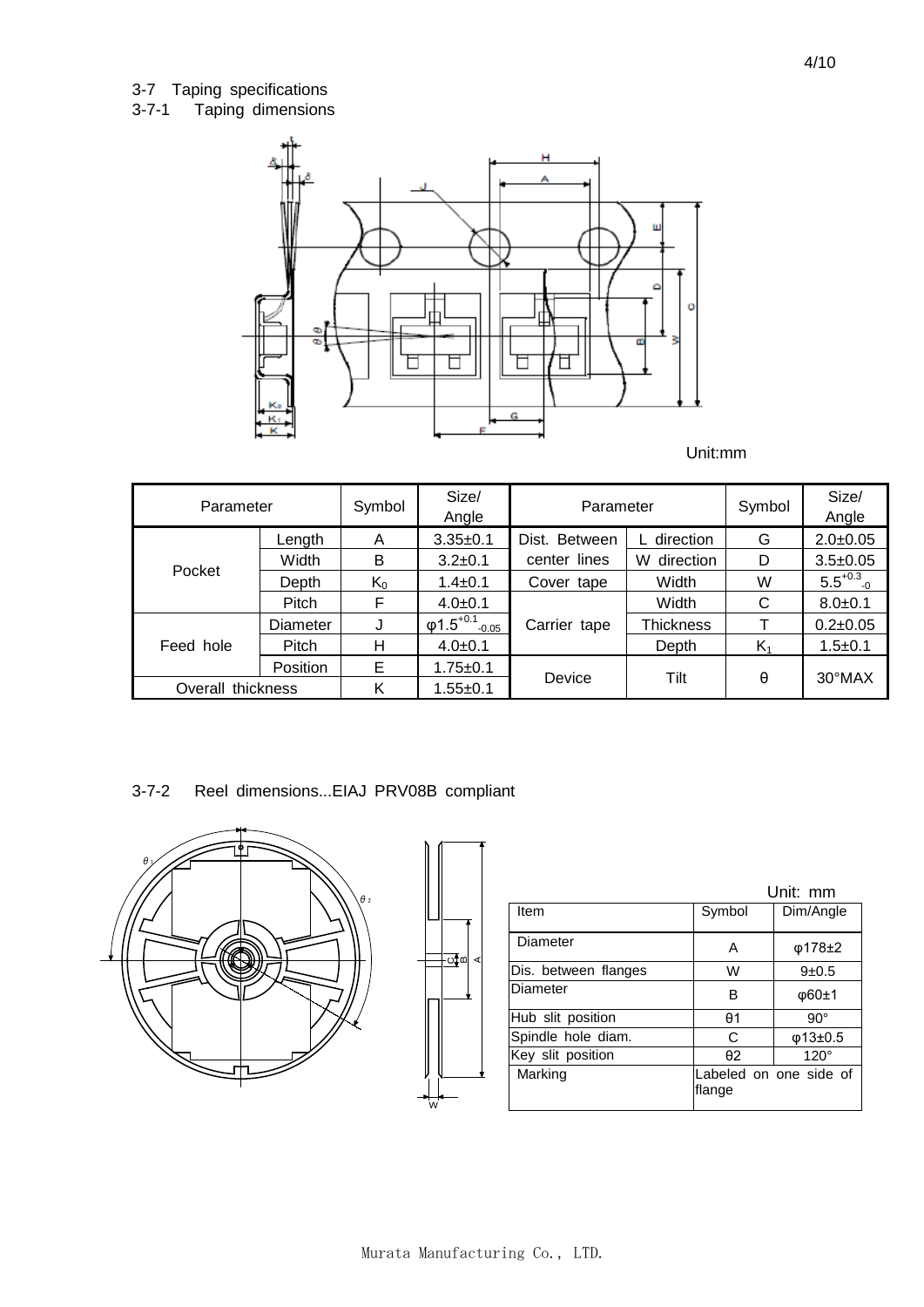

Reel label B (example)



3-7-4 Other notes Continuously missing device shall not exceed 2 pcs. Peeling strength of the cover tape: 0.1 to 0.7N.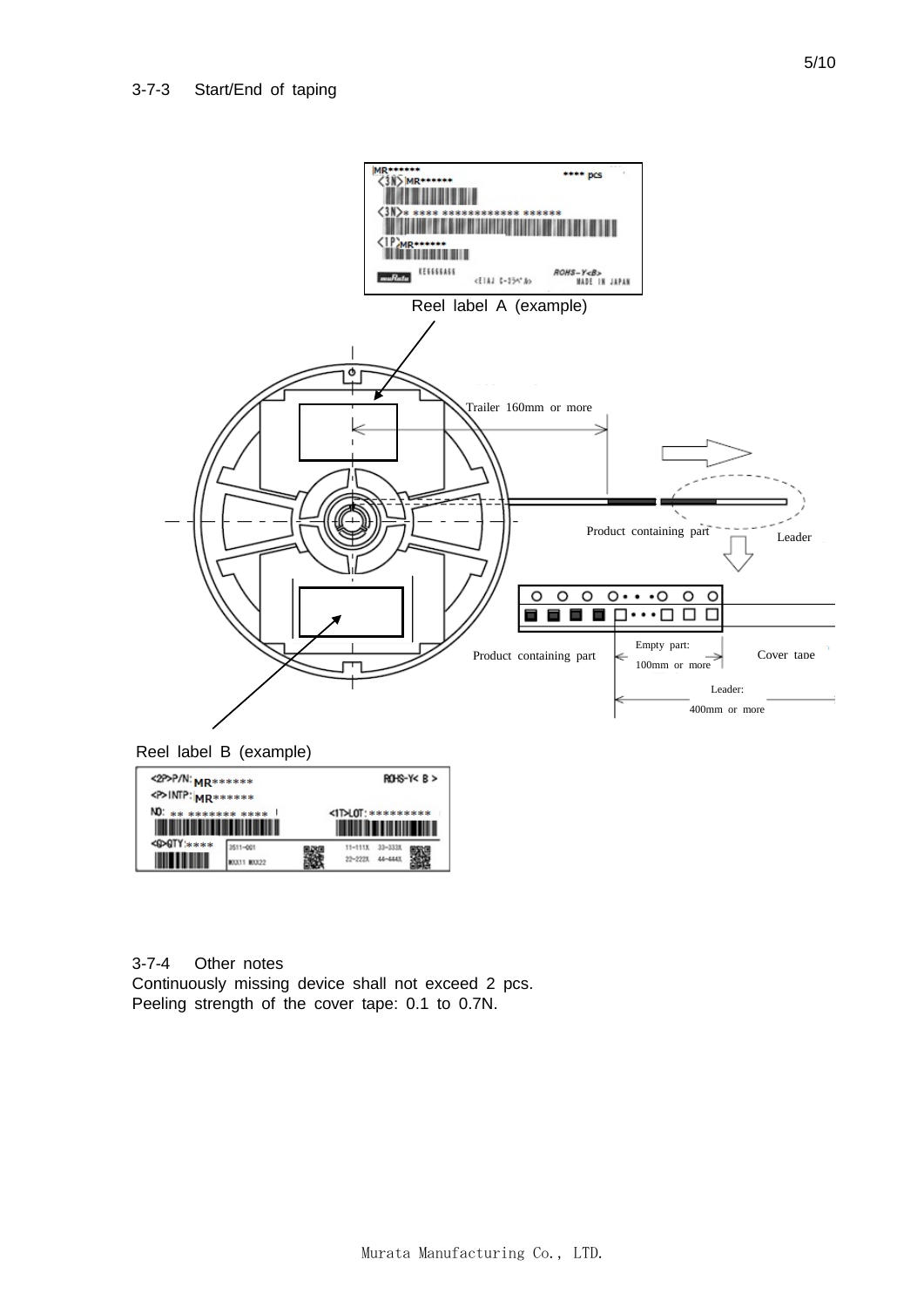

**Material** 

Reel packing box: Cardboard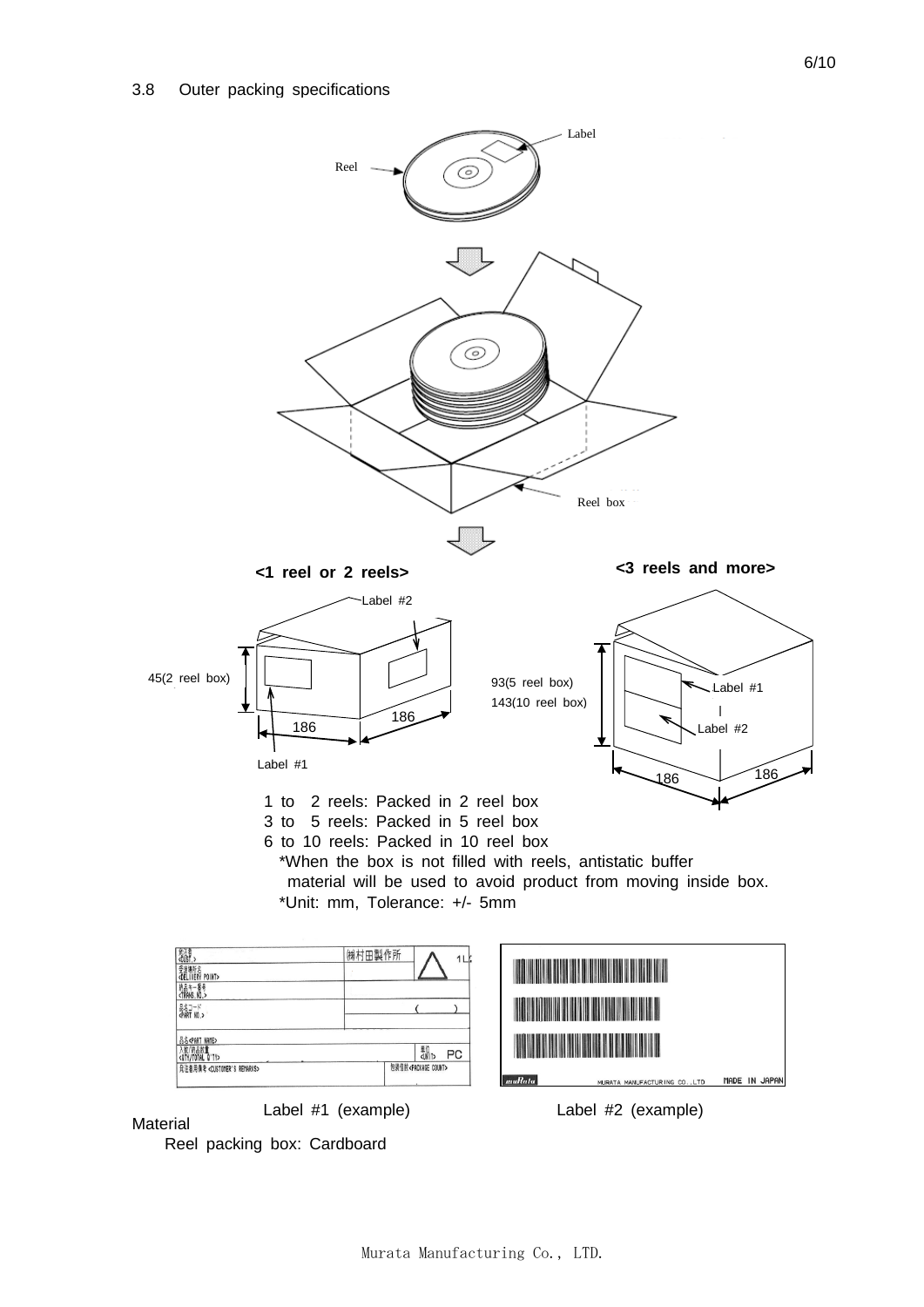#### 4. Mounting condition

4-1 Reflow condition, Hand soldering condition



Times of reflow:3 or less Hand soldering condition: 350+/-5oC, within 3 sec/each terminal

4-2 Other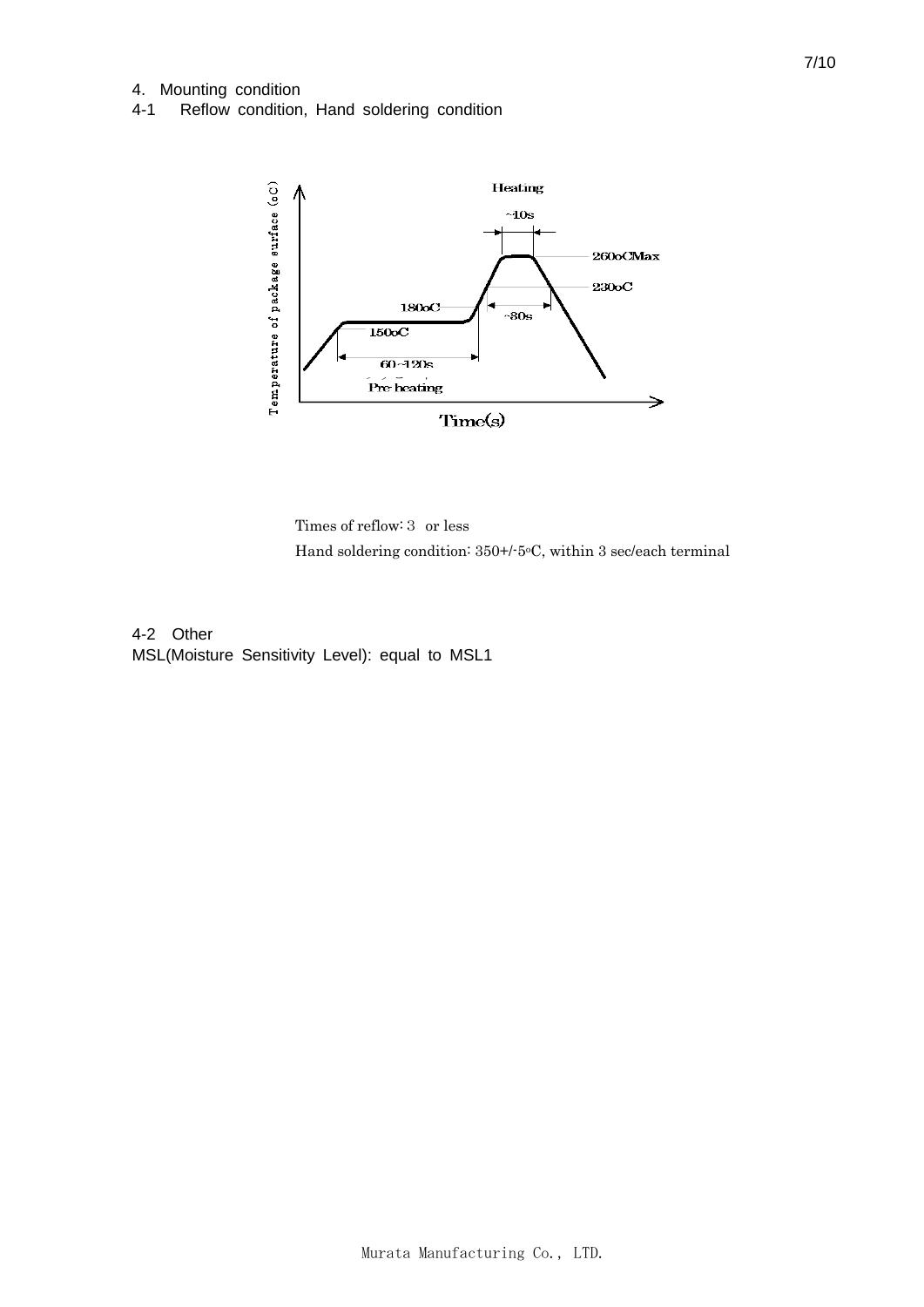# 5. Reliability test

| No.            | Reliability test                       | Test conditions                                                                                                                                   |                                                                                  |
|----------------|----------------------------------------|---------------------------------------------------------------------------------------------------------------------------------------------------|----------------------------------------------------------------------------------|
| $\mathbf 1$    | High temp. storage                     | $+125^{\circ}$ C 500h<br>No-load                                                                                                                  |                                                                                  |
| $\overline{2}$ | Low temp. storage                      | $-40 °C$ 500h<br>No-load                                                                                                                          |                                                                                  |
| 3              | High<br>high<br>temp,<br>humidity load | +85 °C 85%RH 500h Load voltage 3V                                                                                                                 |                                                                                  |
| 4              | Vibration                              | Apply vibration [Max amplitude:1.5mm,<br>frequency: 10 to 55Hz, 1 cycle minute,<br>3 directions, 2h in each direction (total<br>6h)]              | Satisfy the parameter<br>3, 5 and 6 in 3-5.                                      |
| 5              | Thermal shock                          | -55 °C/30 min⇔+125 °C/30min (vapor<br>phase) 500 cycle, no-load                                                                                   |                                                                                  |
| 6              | Solder heat<br>resistance              | Pre treatment:+85 °C, 85%RH, 168h<br>Reflow condition: Max. 260 °C &<br>230 °C,30 sec, times of reflow: 3                                         |                                                                                  |
| $\overline{7}$ | Solderability                          | Solder temp.:+230 °C, Time: 3 sec<br>immersion                                                                                                    | 90% and more terminal<br>surface covered with<br>solder                          |
| 8              | Electrostatic<br>resistance            | <b>Machine Model</b><br>Condition: 200pF, Resistance: $0\Omega$ , +/-200V<br>Human Body Model<br>Condition: 100pF, Resistance: 1.5kΩ,<br>$+/-2kV$ | Satisfy the parameter<br>3, 5 and 6 in 3-5.                                      |
| 9              | Electrode<br>sticking<br>tendency      | 5N(510gf), 4 directions, 10 sec                                                                                                                   | Satisfy the parameter<br>3, 5 and 6 in 3-5.<br>No external abnormality<br>found. |
| 10             | Drop test                              | 100g dummy load, Height:150cm, on<br>the concrete, 6 sides, 10 times/each                                                                         | Satisfy the parameter                                                            |
| 11             | Shock test                             | Unpacked condition, X, Y, Z<br>direction, $1470m/s^2$ , 5 times/each                                                                              | 3, 5 and 6 in 3-5.                                                               |
| 12             | Bending cycle                          | Glass epoxy PCB (FR-4), t=1.0,<br>Speed:5mm/min, 90mm span, 1mm<br>Bend to $+$ and $-$ side, 1500 cycle                                           | No terminal fracture,<br>loosening found.                                        |
| 13             | Bending limit                          | Glass epoxy PCB (FR-4), t=1.0, 90mm<br>span, bend 7mm to + and -side.                                                                             |                                                                                  |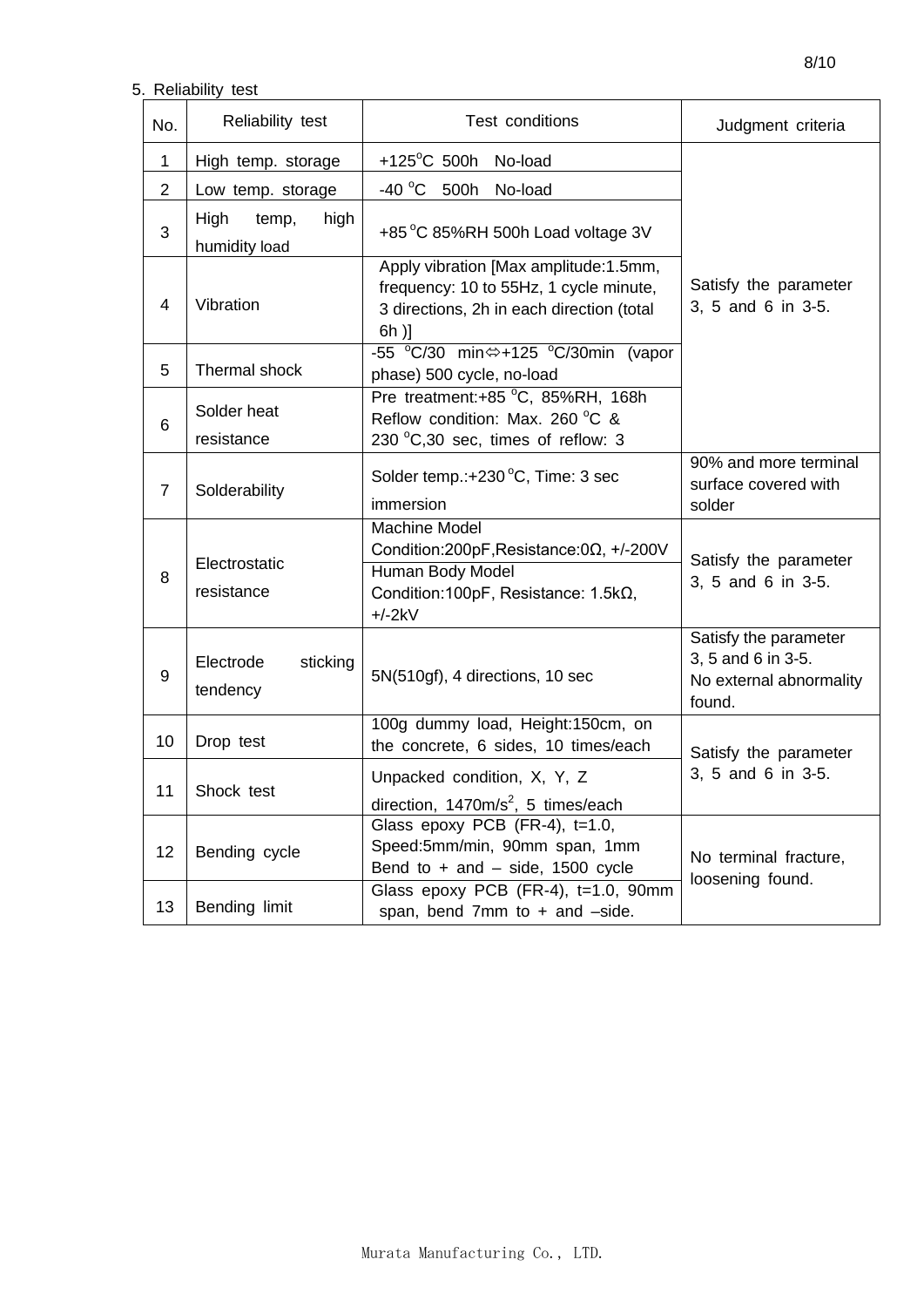# $6.$   $\triangle$  CAUTION

### 6-1 Limitation of Applications

 Please avoid using this product for the applications listed below which require especially high reliability in order to prevent defects that might directly cause damage to the third party's life, body, or property.

 When this product is used for the applications listed below, we shall not be liable for any claims on the product.

- ① Aircraft equipment
- ② Aerospace equipment
- ③ Undersea equipment
- ④ Generating plant equipment
- ⑤ Medical equipment
- ⑥ Transportation equipment (vehicles, trains, ships, etc.)
- ⑦ Traffic signal equipment
- ⑧ Disaster prevention/ crime prevention equipment
- ⑨ Data processing equipment
- ⑩ Application of similar complexity and/or reliability requirements to the applications listed above.

### 6-2 FAIL-SAFE

 Be sure to provide appropriate fail-safe function on your product to prevent a second damage that may be caused by the abnormal function or the failure of our product.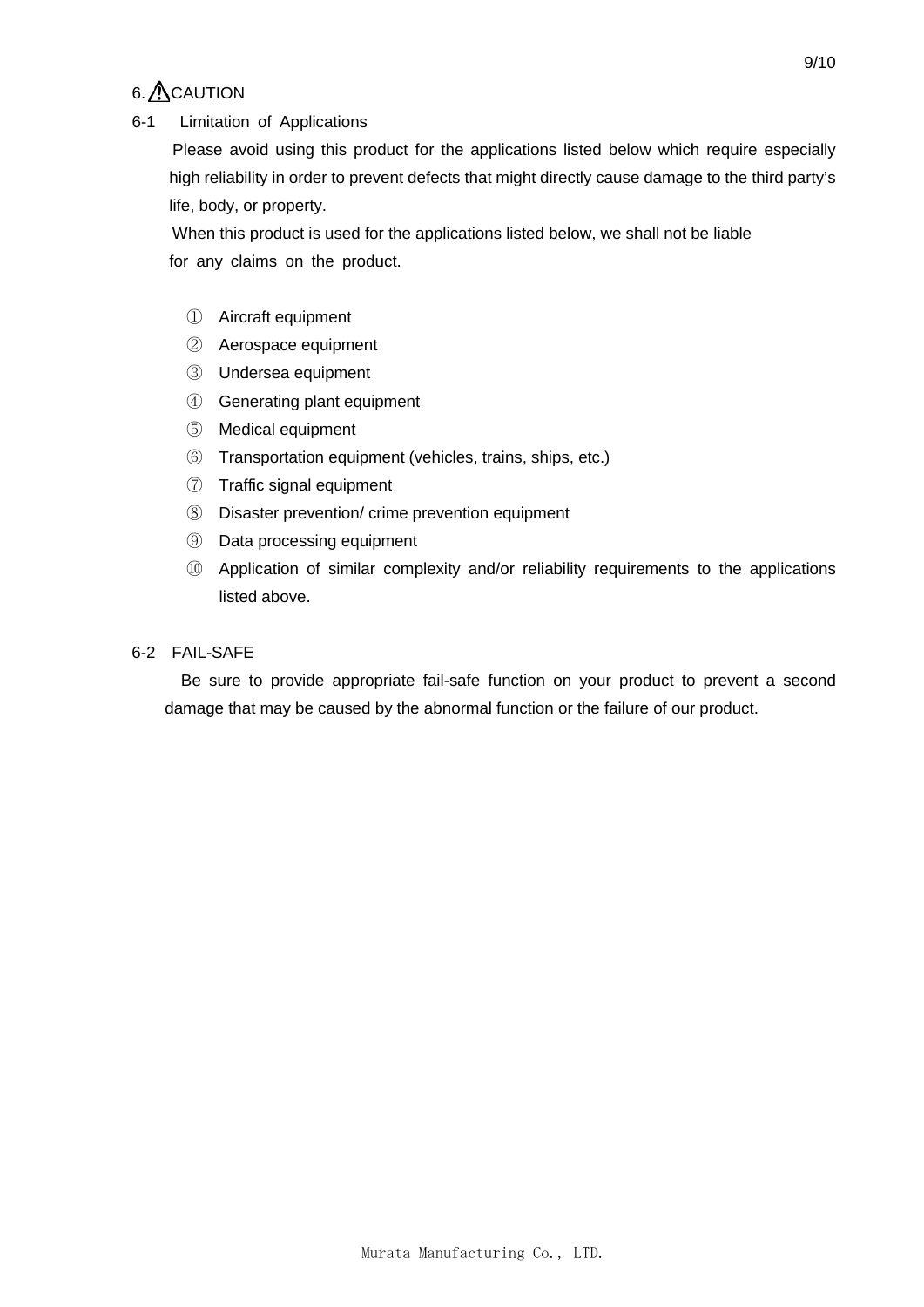### 7. CAUTION FOR USE

#### 7-1 HANDLING

・This product may be degraded by electrostatic discharge. It is necessary to take anti-s tatic precautions when handling.

### 7-2 DESIGN

- ・ Please thoughoutly evaluate this product for the magneto-variation of the magnet used along with this product, otherwise this product may result in the miss-operation or the non-operation.
- ・ Sensor miss-operation or non-operation may occur due to the influence of the magnetic noise from surrounding devices such as motor.Please make sure there is no influence of the magneti noise in designing process.
- ・ Please be careful about a magnetic body (Iron, Nickel, etc.) and a magnetic noise immunity that may affect the magnetism of a magnet.

Please do not supply inverse voltage or excess voltage to this product. If applied, this p roduct may be damaged and electrically destroyed.

- ・Please design your product not to be affected by stress of the resin due to heat shri nk.
- ・ It is effective to make the Vcc and GND line wide and short or to adopt multi-layer PCB for switching noise protection. In addition, please place a bypass capacitor near the sensor.

### 7-3 Storage condition

・ Recommended storage conditions are listed below.

Temperature :  $+5$  to  $+30^{\circ}$ C

Humidity : 70%(RH)% and lower

\*Desiccator storage or storage in  $N_2$  atmosphere is recommended.

- ・Allowable storage time of the product is one year from the date of delivery. Please take account of the storage conditions listed above. Please also use the product as soon as possible after opening the product packing to avoid the deterioration of solderability.
- ・ Please avoid the water, chemical solvent, or oil.
- Please avoid the corrosive gas  $(Cl_2 H_2S, NH_3 NO_2, NO_3 etc.)$
- ・ Please avoid the strong vibration or shock.
- 7-4 Mounting
	- ・ Please mount this product under standard reflow condition. Otherwise this product may be damaged.
	- ・ Please do not apply excessive load to the terminals. Also, please do not bend the ter minals.
	- Please do not apply excessive bending stress to the product by bending the PCB or by similar handling as it may change the sensor sensitivity.